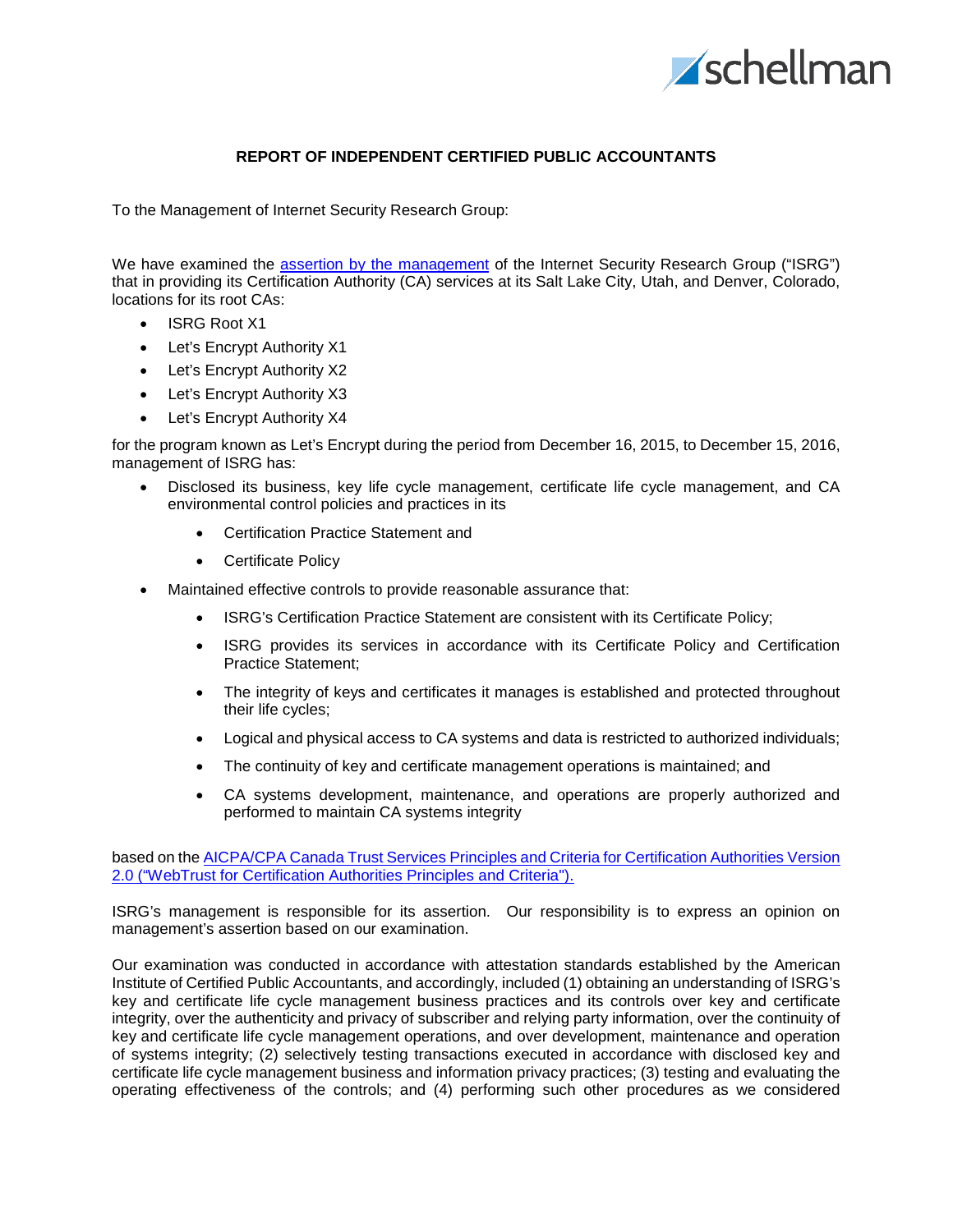necessary in the circumstances. We believe that our examination provides a reasonable basis for our opinion.

In our opinion, during the period from December 16, 2015, to December 15, 2016, ISRG's management's assertion, as set forth in the first paragraph, is fairly stated, in all material respects, based on the [WebTrust](http://www.webtrust.org/homepage-documents/item54279.pdf)  [for Certification Authorities Principles and Criteria.](http://www.webtrust.org/homepage-documents/item54279.pdf)

Because of inherent limitations in controls, errors or fraud may occur and not be detected. Furthermore, the projection of any conclusions, based on our findings, to future periods is subject to the risk that (1) changes made to the system or controls, (2) changes in processing requirements, (3) changes required because of the passage of time, or (4) degree of compliance with the policies or procedures may alter the validity of such conclusions.

The WebTrust seal of assurance for Certification Authorities ISRG's website constitutes a symbolic representation of the content of this report and it is not intended, nor should be construed, to update this report or provide any additional assurance.

The relative effectiveness and significance of specific controls at ISRG and their effect on assessments of control risk for subscribers and relying parties are dependent on their interaction with the controls, and other factors present at external registration authorities, individual subscriber and relying party locations. We have performed no procedures to evaluate the effectiveness of controls at external registration authorities, individual subscriber and relying party locations.

This report does not include any representation as to the quality of ISRG's services beyond those covered by the [WebTrust for Certification Authorities Principles and Criteria,](http://www.webtrust.org/homepage-documents/item54279.pdf) nor the suitability of any of ISRG's services for any customer's intended purpose.

SEHELLMAN & COMPANY, LLC

Schellman & Company, LLC Certified Public Accountants Tampa, Florida February 7, 2017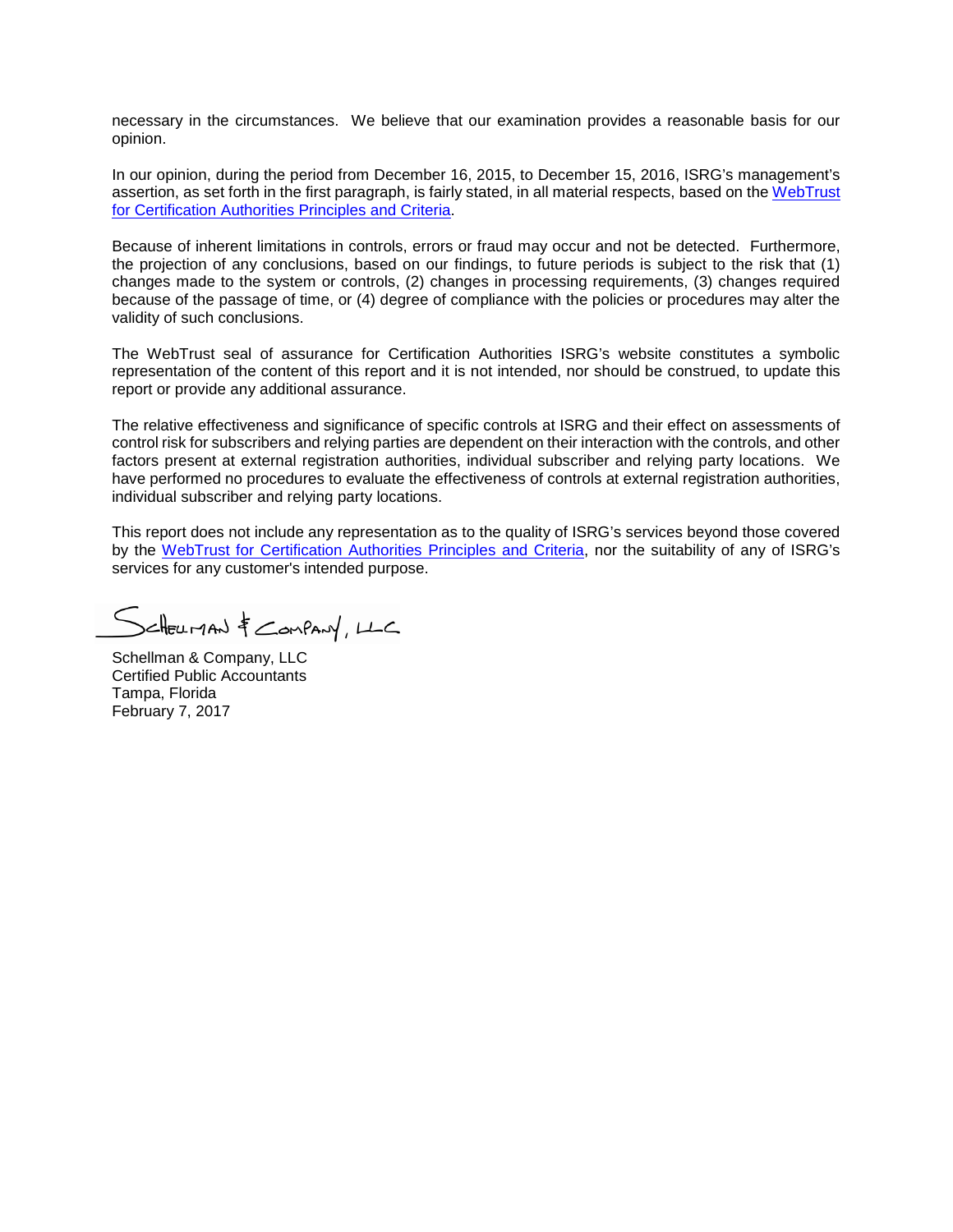

### <span id="page-2-0"></span>**ASSERTION OF MANAGEMENT AS TO ITS DISCLOSURE OF ITS PRACTICES AND ITS CONTROLS OVER ITS CERTIFICATION AUTHORITY OPERATIONS DURING THE PERIOD FROM DECEMBER 16, 2015, TO DECEMBER 15, 2016**

# February 7, 2017

The Internet Security Research Group (ISRG) operates as a Certification Authority (CA) for its root CAs:

- ISRG Root X1
- Let's Encrypt Authority X1
- Let's Encrypt Authority X2
- Let's Encrypt Authority X3
- Let's Encrypt Authority X4

for the program known as Let's Encrypt. ISRG provides the following CA services:

- Certificate renewal
- Certificate issuance
- Certificate distribution (using online repository)
- Certificate revocation
- Certificate status information processing (using online repository)

Management of ISRG is responsible for establishing and maintaining effective controls over its CA operations, including service integrity (including key and certificate life cycle management controls), and CA environmental controls. These controls contain monitoring mechanisms, and actions are taken to correct deficiencies identified.

There are inherent limitations in any controls, including the possibility of human error and the circumvention or overriding of controls. Accordingly, even effective controls can provide only reasonable assurance with respect to ISRG's CA operations. Furthermore because of changes in conditions, the effectiveness of controls may vary over time.

Management has assessed the controls over its CA operations. Based on that assessment, in ISRG management's opinion, in providing its CA services at its Salt Lake City, Utah, and Denver, Colorado, locations ISRG, during the period from December 16, 2015, to December 15, 2016:

- Disclosed its business, key life cycle management, certificate life cycle management, and CA environmental control policies and practices in its
	- Certification Practice Statement and
	- Certificate Policy
- Maintained effective controls to provide reasonable assurance that:
	- ISRG's Certification Practice Statement are consistent with its Certificate Policy
	- ISRG provides its services in accordance with its Certificate Policy and Certification Practice Statement
	- The integrity of keys and certificates it manages is established and protected throughout their life cycles;
	- Logical and physical access to CA systems and data is restricted to authorized individuals;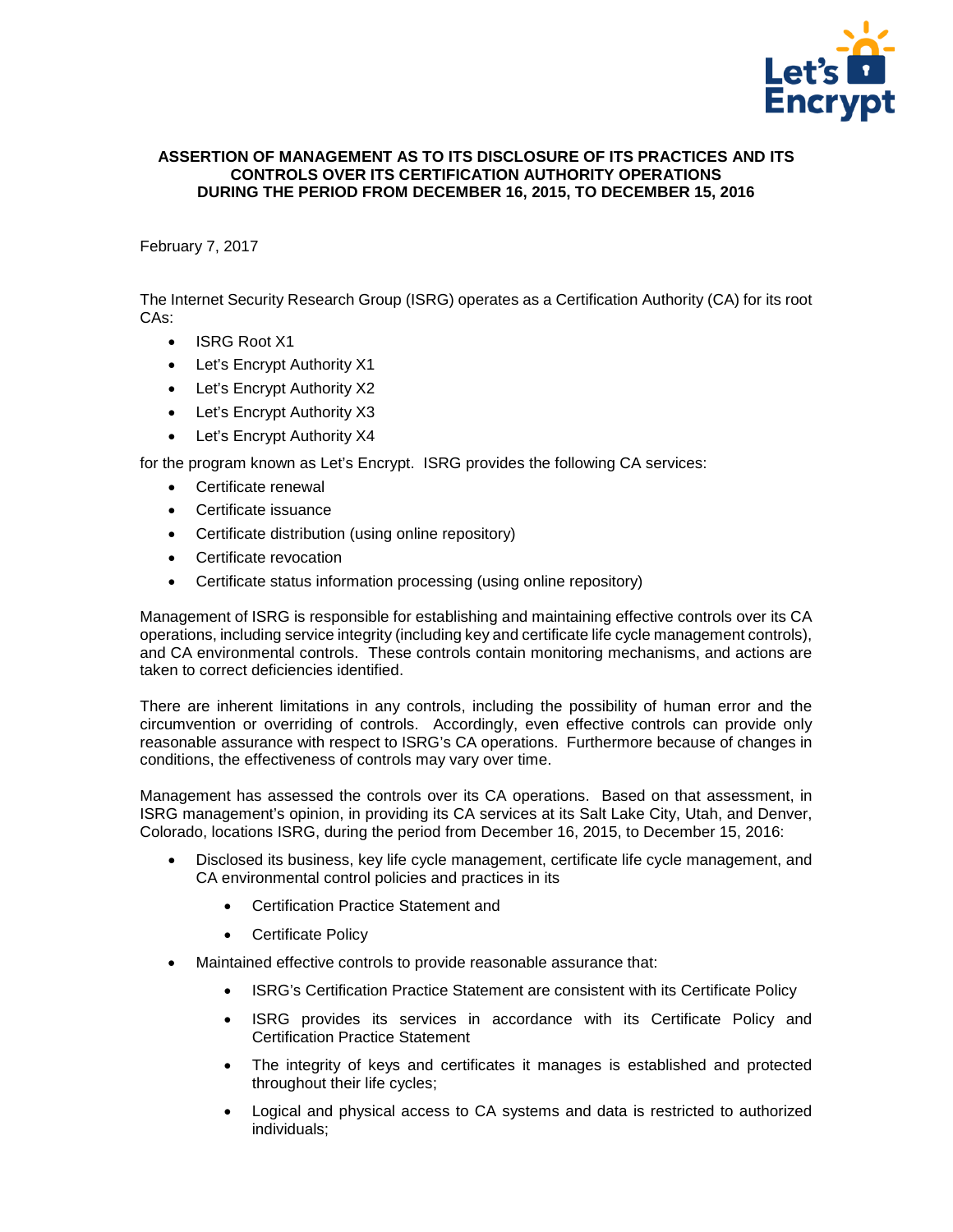- The continuity of key and certificate life cycle management operations is maintained; and
- CA systems development, maintenance and operations are properly authorized and performed to maintain CA systems integrity

based on the **AICPA/CPA Canada Trust Services Principles and Criteria for Certification Authorities** [Version 2.0 \("WebTrust for Certification Authorities Principles and Criteria"\)](http://www.webtrust.org/homepage-documents/item54279.pdf) including the following:

## **CA Business Practices Disclosure**

- *CA Business Practices Management*
	- Certification Practice Statement Management
	- Certificate Policy Management
	- CP and CPS Consistency

### **CA Environmental Controls**

- Security Management
- Asset Classification and Management
- Personnel Security
- Physical and Environmental Security
- Operations Management
- System Access Management
- Systems Development and Maintenance
- Business Continuity Management
- Monitoring and Compliance
- Audit Logging

### **Service Integrity**

- *Key Life Cycle Management Controls*
	- CA Key Generation
	- CA Key Storage, Backup, and Recovery
	- Public Key Distribution
	- Key Usage
	- Key Archival and Destruction
	- CA Key Compromise
	- CA Cryptographic Hardware Life Cycle Management